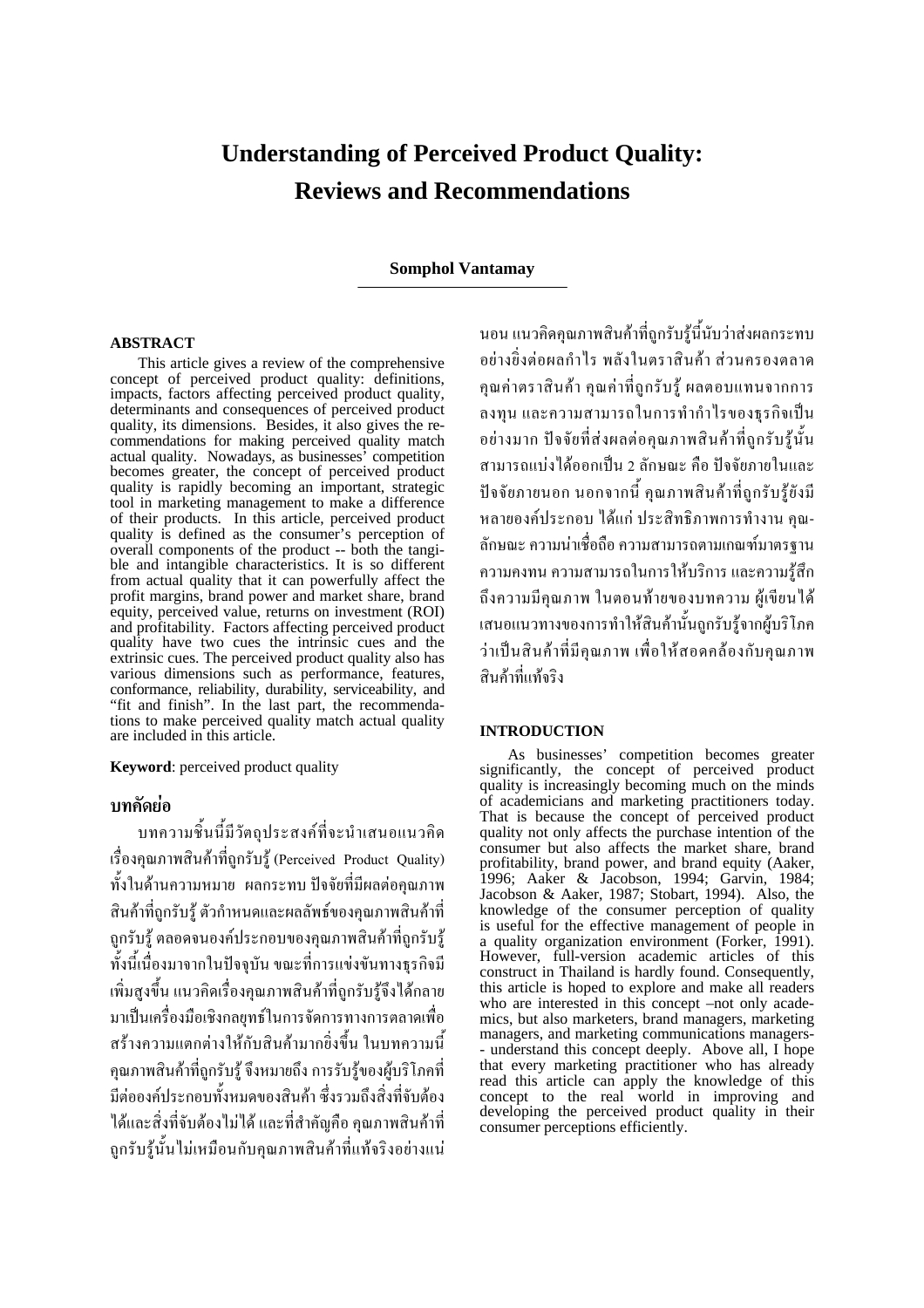#### **DEFINITIONS OF PERCEIVED PRODUCT QUALITY**

There are various academics defining the concept of perceived quality. According to Aaker and Joachimsthaler (2000), perceived quality is "a special type of association, partly because it influences brand associations in many contexts and partly because it has been empirically shown to affect profitability." As Zeithaml (1988) said that perceived quality is "the consumer's judgment about a product's overall excellence or superiority." Zeithaml (1988) emphasized that perceived quality is (1) different from objective or actual quality, (2) a higher level abstracttion rather that a specific attribute of a product, (3) a global assessment that in some cases resembles attitude, and (4) a judgment usually made within a consumer's evoked set. Similarly, the definition of perceived quality by Aaker (1991) is "the customer's perception of the overall quality or superiority of the product or service with respect to its intended purpose, relative to alternatives." In fact, the perceived quality is different from actual or objective quality, product-based quality, and manufacturing quality (Aaker, 1991). It can be viewed as the difference between overall quality and undetected quality. Furthermore, perceived quality may lead to consumer satisfaction, which is determined by perceived performance and expectation (Chaudhuri, 2002). Although there are a lot of definitions from many scholars, each of the definition has a shared common meaning; that is, perceived product quality is the consumer's perception of overall components of product--both tangible and intangible characteristics. It may also include performance, features, reliability, conformance, durability, serviceability, and aesthetics etc. Above all, it is different from the actual quality of products.

## **IMPACTS OF PERCEIVED PRODUCT QUALITY**

The perceived product quality has a powerful effect on various variables about business' performances which can be described as follows:

## *1) Profit margins*

Today, the widely-acknowledged importance of the perceived product quality has prompted scholars from a variety of disciplines to investigate and examine the impact of this concept (Aaker & Jacobson, 1987; Dodds, Monroe, & Grewal, 1991; Teas & Agarwal, 2000; Woodside & Taylor, 1978). First, perceived quality affects profit margins. The evidence is from studies of the Profit Impact of Market Strategy (PIMS) database developed at the Marketing Science Institute and the Strategic Planning Institute in Cambridge during the 1970s and 1980s. This database today contains data from some 3000 business units of 450 companies. The PIMS database is widely recognized as the only complete database in the world of strategic information on many different industries. Studies on the PIMS database dramatically confirm that market-perceived quality has the relationship with return on sales positively as shown in figure 1 (Stobart, 1994). The customers usually rely on perceived brand quality because they want to buy the best possible products, and the enormous profits that owners of successful

brands receive are in fact the reward for delivering high quality to their customers.

Figure 1: Market-perceived quality boosts margins



Source: Stobart, P. (1994). *Brand power*. London: MacMillan, p. 66.

## *2) Brand Power and Market Share*

Stobart (1994) said that perceived product quality can result in brand power and dominant market share as shown in Figure 2. Let us now consider how the entrepreneurs and managers create power brands. They must start with a clear sense of needs and desire of a well-defined group of customers. They produce products and supply the associated services that meet those needs exceptionally well. Effective 'quality control' measures ensure they do things right the first time in delivering those products and services. Therefore, they achieve superior quality in areas that matter to the customer together with a cost structure no higher than that of lower-quality competitors. Then, they advertise to communicate their products' advantages. The customer perceives the quality and the exceptional value is offered. The result: a power brand is created and dominant market share follows.

## *3) Brand Equity*

Aaker (1991) stated that perceived product quality is one of the key dimensions of brand equity as shown in Figure 3. Perceived quality will directly influence purchase decisions and brand loyalty, especially when a buyer is not motivated or able to conduct a detailed analysis. It can also support a premium price which, in turn, can create a gross margin that can be reinvested in brand equity. From Figure 3, having brand equity will provide values to customers by enhancing customers': (1) interprettation/processing of information (2) confidence in the purchase decision and (3) satisfaction. As part of its role in adding value for the customer, brand equity has also the potential to add values for the firm by increasing (1) efficiency and effectiveness of marketing programs (2) brand loyalty (3) prices/ margins  $(4)$  brand extensions (5) trade leverage and (6) competitive advantages. Furthermore, perceived product quality can be the basis for a brand extension. If a brand is well-regarded in one context, the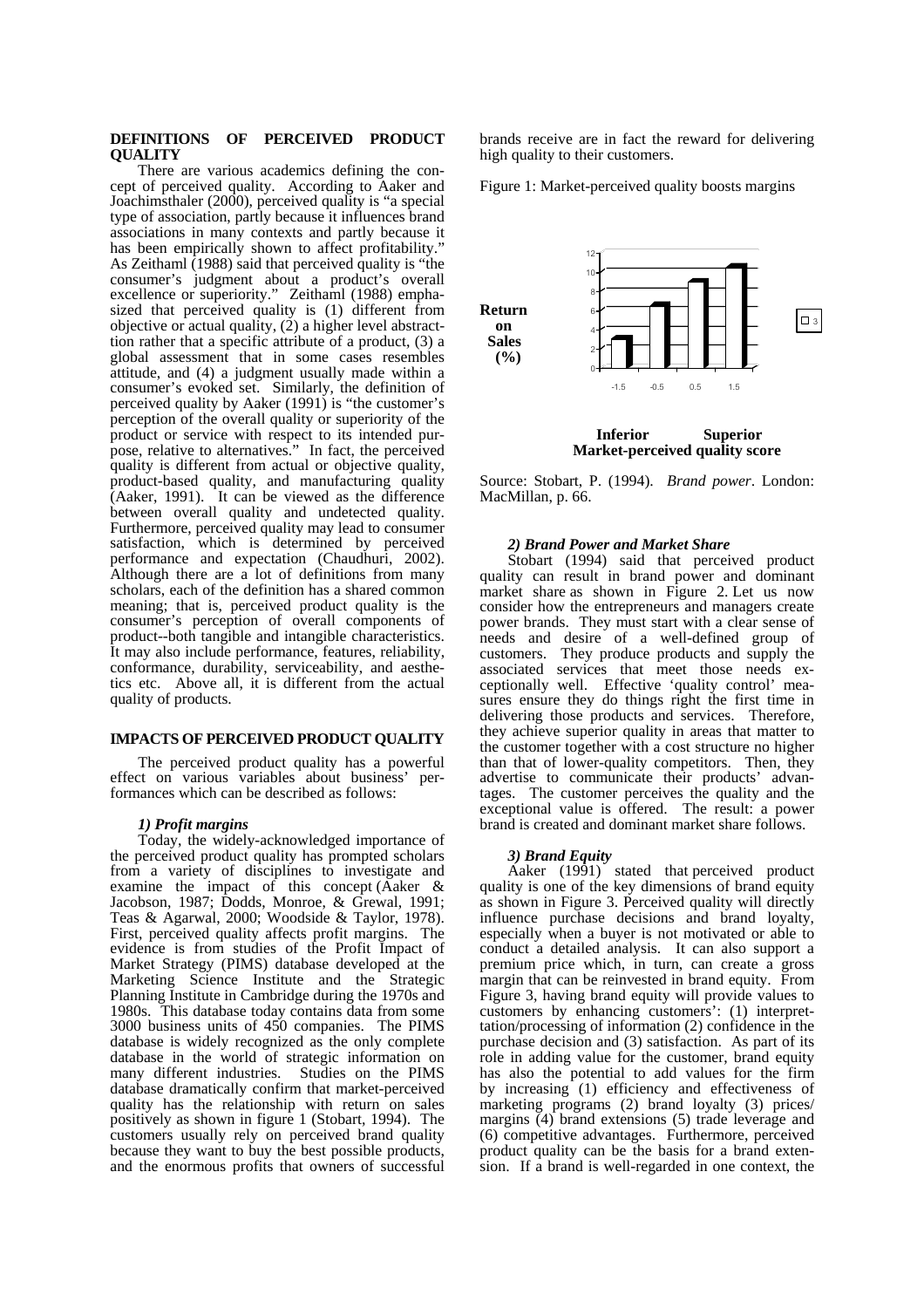assumption will be that it will have high quality in related context as well.

#### *4) Perceived Value*

Besides, perceived product quality affects perceived value because it provides value in several ways. First, in many contexts, perceived quality of a brand provides a pivotal reason-to-buy, influencing which brands are included and excluded from consideration, and the brand that is to be selected. A customer often will lack the motivation to obtain the information that might lead to an objective determination of quality in given application. Sometimes, the information may simply be unavailable or the customer may not have the ability or resources to obtain or proceed it. In many cases, perceived quality becomes central in the customers' decisions. Second, perceived product quality can be used as a positioning strategy of various products, whether a car, a computer, or a

shirt. These products can be shown as a premium product for the high-end consumers. Third, a perceived product quality advantage provides the option of charging a premium price. Also, the price premium can increase profits and provide resources with which to reinvest in the brand. These resources can be used in such brand-building activities as increasing awareness or associations, or in R&D activities to improve the product. A price premium not only provides resources, but can also reinforce the perceived quality. Fourth, perceived product quality can also be meaningful to retailers, distributors, and other channel members and thus aids in gaining distribution. We should know that the image of a channel member is affected by the products or services included in its line. As a result, stocking "quality products" can attract customers significantly.

**Figure 2**: Power brands: the essentials



Source: Stobart,P.(1994). *Brandpower* London: Macmillan, p. 69.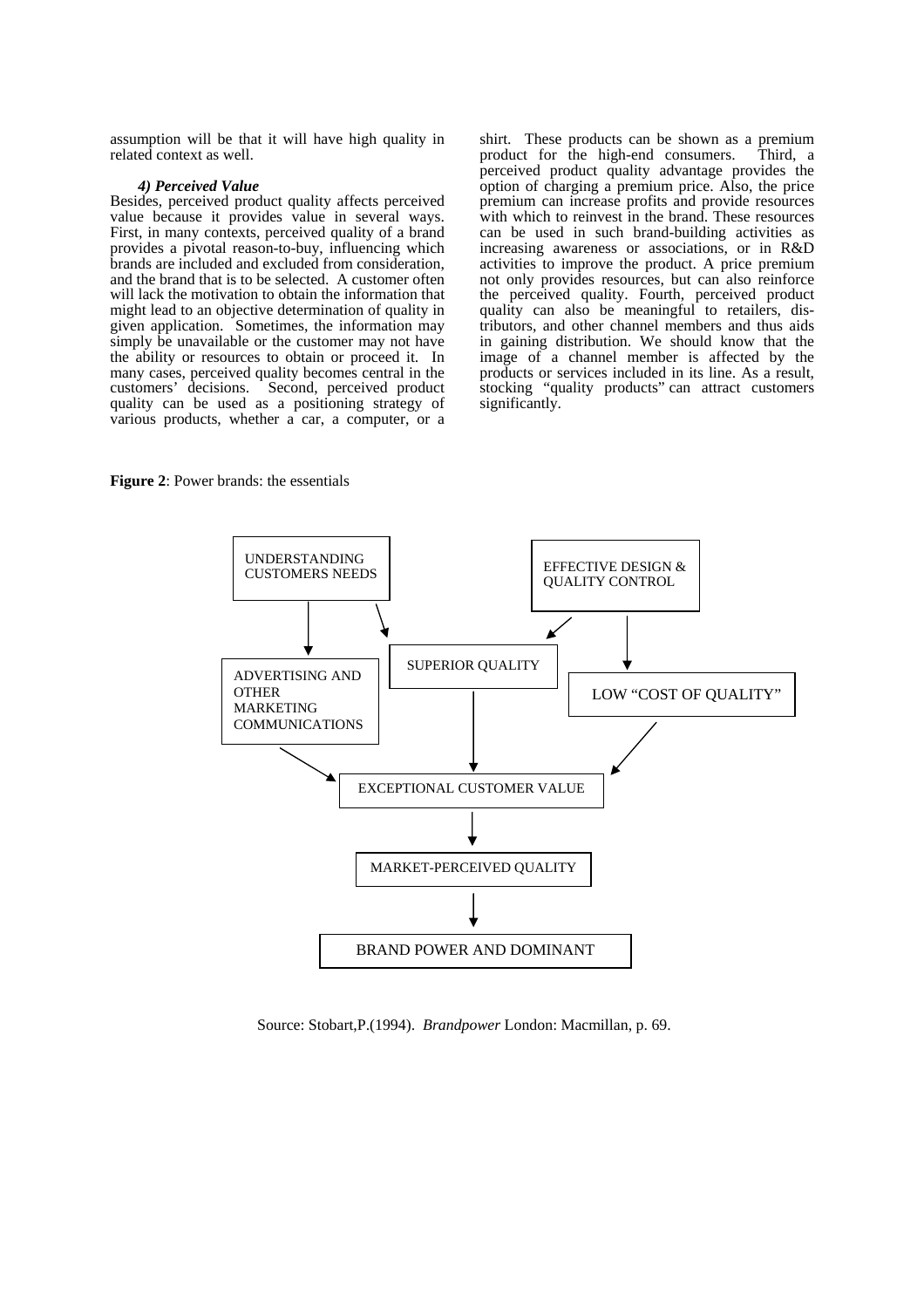

Source: Aaker, D. A. (1991). *Managing brand equity*: *Capitalizing on the value of a brand name*. New York: Free Press, p. 17.

Lastly, the perceived product quality can be exploited by introducing brand extensions, using the brand name to enter new product categories. A strong brand with respect to perceived quality will be able to extend further, and will find a higher success probability than a weaker brand (Aaker, 1991).

#### **5) Returns on Investment (ROI) and Profitability**

Buzzle and Gale (1987) said in their book *The PIMS Principles*: "In the long run, the most important single factor affecting a business unit's performance is the quality of its products and service, relative to those of competitors". They said that the perceived quality has a powerful effect on Returns on Investment (ROI) and Return on Sales (ROS). The lowest-20-percentile businesses had around a 17% ROI, whereas those in the top-20-percentile earned nearly twice as much (Aaker, 1991).



Source: Aaker, D. A. (1991). *Managing brand equity: Capitalizing on the value of a brand name*. New York: Free Press, p. 86.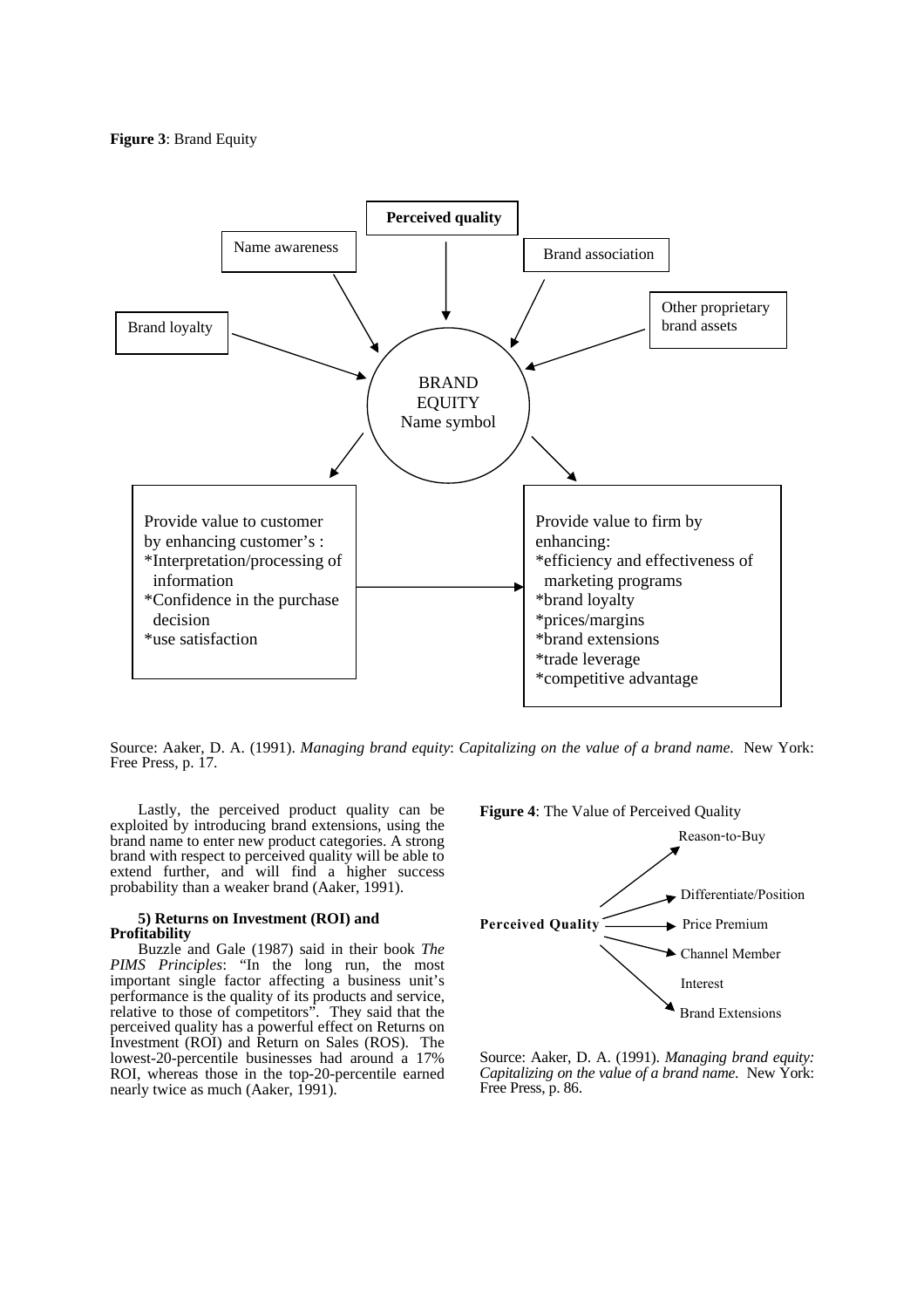Besides, a detailed examination of the relationship of perceived quality and other key strategic variables in addition to ROI, by Jacobson and Aaker (1987), provides insights on how perceived quality does create profitability: 1) perceived product quality affects market share. After controlling for other factors, products of higher quality are favored and will receive a higher share of the market. 2) perceived product quality affects price. Higher perceived product quality allows a business to charge a higher price. The higher price can directly improve profitability or allow the business to improve quality and further more to decrease competitive barriers. Further-more, a higher price tends to increase perceived quality by acting as quality cue. 3) perceived product quality has a direct impact on profitability in addition to its effect on the market share and price. Improved perceived quality will increase profitability even when the price and market share are not affected. Perhaps the cost of retaining existing customers declines less with higher quality, or competitive pressures are reduced when quality is improved. In any case, there is a direct link between quality and ROI. 4) perceived product quality does not affect cost negatively. In fact, it doesn't affect costs at all. The image that there is a natural association between a quality/prestige niche strategy and high cost is not reflected in the data (Aaker, 1991).

#### **FACTORS AFFECTING PERCEIVED PRODUCT QUALITY**

Understanding of the factors affecting perceived product quality is necessary for all marketing practitioners to design marketing strategies efficiently. In general, there are two types of factors discussed

among marketing academics. These are intrinsic cues and extrinsic cues. The intrinsic cue concerns physical characteristics of the product itself, such as size, color, flavor, or aroma. In some cases, consumers use these physical characteristics to judge product quality (Schiffman & Kanuk, 2000). As Bhuian (1998) said that intrinsic marketing cues refer to attributes that can not be changed or manipulated without also changing the physical characteristics of the product itself. Studies show that the perceived product quality varies with the variations in the nature of consumer perceptions of intrinsic marketing cues associated with those products (Schiffman  $\&$ Kanuk, 2000).

However, frequently, consumers can not use intrinsic cues in making decisions. Hence, they often evaluate quality on the basis of extrinsic cues that are external to the product itself, such as price, brand image, manufacturer's image, retail store image, or even the country of origin (Schiffman & Kanuk, 2000). As Lin and Kao (2004) said that perceived product quality may be influenced from distribution channels, brand image, country of origin, price, and certificates. Besides, Thakor and Katsanis (1997) said that the extrinsic cues that affect perceived quality are price, warranty, advertising, market share, and the country of origin. Likewise, Dodds, Monroe, and Grewal (1991) studied effects of price, brand name, and store name on perceived quality. This study shows that not only price but also brand name and store name have the relationships with perceived product quality positively as shown in Figure 5.

As mentioned earlier, I may conclude that perceived product quality can be affected by various factors, both intrinsic cues and extrinsic cues. Thus, all marketing managers should be aware and deepen those factors in creating the brand image.

**Figure 5**: Model of the effect of price, brand, and store name on product evaluation



Source: Dodds, W. B., Monroe, K. B., & Grewal, D. (1991). Effects of price, brand, & store information on buyers product evaluations. *Journal of Marketing Research, 28*(3), p. 308.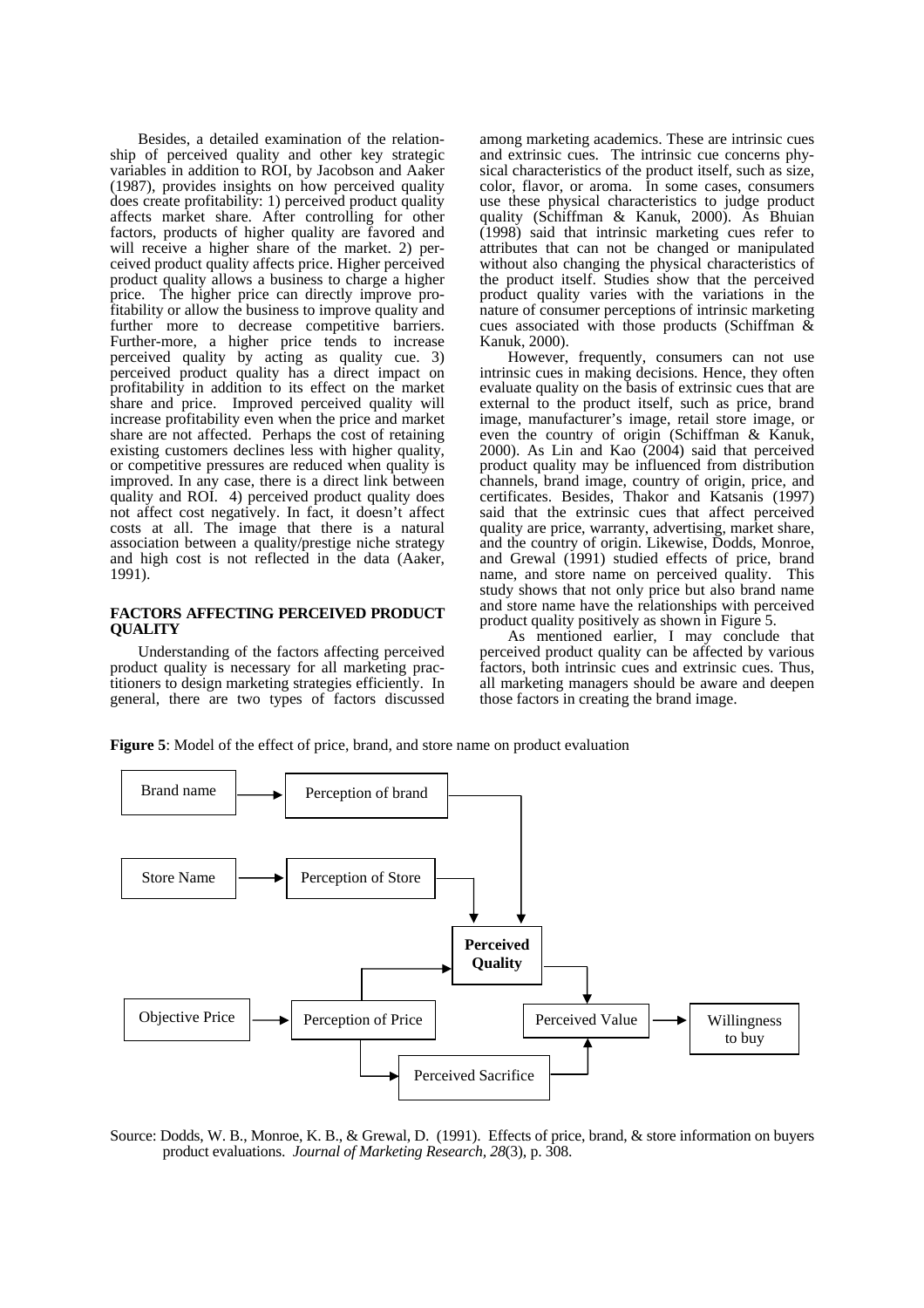I suggest that they should examine which factors affect perceived quality of their products by surveying the consumer's opinions, or using the qualitative research methods, such as in-depth interviews and focus group discussions. These approaches will make them understand customers more deeply.

## **DETERMINANTS AND CONSEQUENCES OF PERCEIVED PRODUCT QUALITY**

As reviewed earlier, I can propose the model of determinants and consequences of perceived product quality as shown in Figure 6.





From Figure 6, the determinants of perceived product quality can be divided into two types. One is intrinsic cues that are physical characteristics of the product itself including size, color, flavor, appearance, or aroma. Consumers can use these physical characteristics to judge product quality. Consequently, some companies invest heavily in improving physical characteristics of their products. For example, General Motor's Cadillac division hired an Italian automobile-design firm, Pininfarina, to design its new Allante to give it a European appearance. The other is extrinsic cues, the attributes that are not part of the physical product. Price, brand image, manufacturer's image, retail store image, the country of origin, distribution channels, brand image, certificates, warranty, advertising, market share, brand name, or store name can thus be considered to be extrinsic cues. Past researches suggest that consumer perceptions of product quality are generally formed on the basis of an array of extrinsic cues because, in some cases, consumers can't use the physical characteristics to judge product quality easily. Hence, marketing practitioners shouldn't overlook these cues.

Furthermore, the model shows the consequences of perceived product quality as well. We will see that perceived product quality not only affects profit margins, but also affects brand power and market share, brand equity, perceived value, returns on investment (ROI) and profitability, and consumers' willingness to buy as discussed before. There are various researches showing the consequences of perceived product quality on these variables. In other words, the more consumers perceive product quality,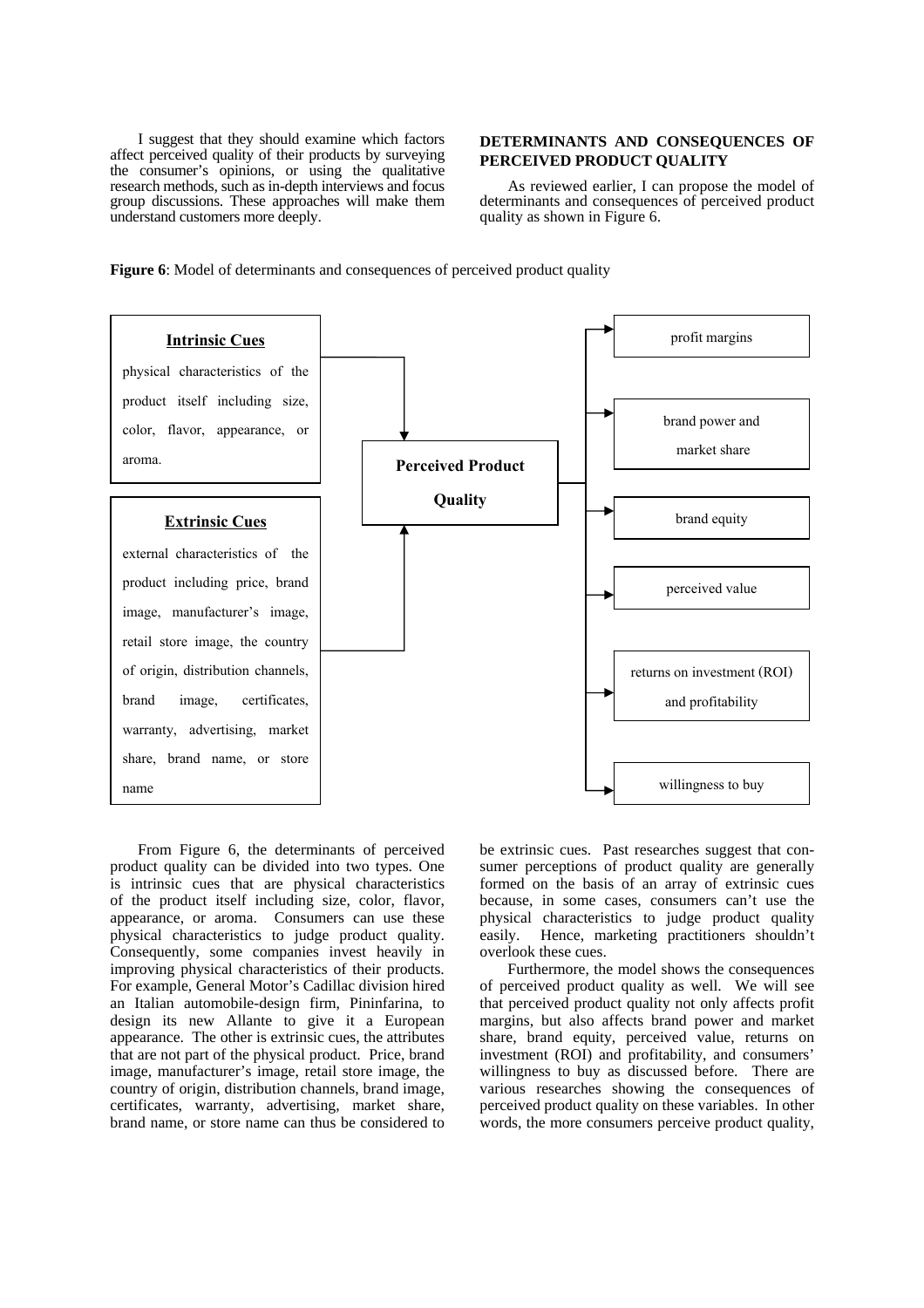the more businesses gain several benefits. However, despite this apparent importance, relatively little empirical work about perceived product quality has been undertaken in Thailand. In my view, there is still the need for developing researches in the area of perceived product quality, or even perceived service quality in Thailand to create competitive advantages in product quality distinctively.

# **DIMENSIONS OF PERCEIVED PRODUCT QUALITY**

If perceived product quality is to be managed efficiently, it is necessary to consider the dimensions of it. With respect to product quality, Harvard's David A. Garvin suggests seven perceived productquality dimensions (Aaker, 1991). The first is performance, the primary operating characteristics of the product. For an automobile, these could include traits like acceleration, handling, cruising speed, and comfort. For a television set, they would include sound and picture clarity, color, and ability to receive distant stations. The second is features--the bells and whistles of products. They are secondary elements of products that supplement the product's basic functioning. Examples include free drinks on a plane flight, permanent press as well as cotton cycles on a washing machine, and automatic tuners on a color television set. The third is conformance with specifications (the absence of defects). This is a traditional, manufacturing-oriented view of quality.

The fourth is reliability. It is the consistency of performance from each purchase to the next. Japanese manufacturers typically pay great attention to this dimension of perceived quality, and used it to gain a competitive edge in the automotive, consumer electronics, semiconductor, and copying machine industries (Garvin, 1984). Next, the fifth is durability (a measure of product life): How long will it last? Volvo has long positioned its car as durable. It once showed pictures of 10-year-old Volvos still running well (Aaker, 1991).

The sixth is serviceability. It reflects the ability to service the product, or the speed, courtesy, and competence of repair. A number of companies have begun emphasizing this dimension of perceived quality. Caterpillar Tractor promises that it will deliver repair parts anywhere in the world within forty-eight hours and Mercedes guarantees of twentyfour-hour services in California and Arizona show that even top-of the-line producers believe that this approach has value (Garvin, 1984). The seventh is "fit and finish". It refers to the appearance or feel of quality. For automobiles, it might be reflected by the paint job and fit of the doors. "Fit and finish" is important because it is a dimension which customers can judge. The assumption is usually that if the business cannot produce good "fit and finish" products, the products will not probably have the other, more important, quality attributes (Aaker, 1991).

From various dimensions of perceived quality, it can be concluded that perceived product quality can be different from the actual quality of products (manufacturing quality) significantly; that is, although the actual quality of products is good, it's possible that the products may be perceived negatively. Thus, all marketing managers shouldn't overlook the perceived quality concept and they must make consumer perceptions of quality match actual quality.

# **RECOMMENDATIONS FOR MAKING PER-CEIVED PRODUCT QUALITY MATCH ACTUAL QUALITY**

As mentioned earlier, perceived product quality is so different from actual quality or manufacturing quality. Hence, it is important that all marketing managers make the perceived product quality match actual quality. If they're sure that their products have quality (actual quality). The three following recommendations will make the perceived product quality match actual quality efficiently: 1) You must communicate the information about product quality to your customers continuously by using the integrated marketing communications tools such as advertising, public relations, sales promotion, direct marketing, personal selling etc. (Kotler, 2000). 2) Don't talk boastfully about your product quality. Although your products are of high-level quality, you shouldn't boast about your products too much. Often, it will make your customers feel the products can't satisfy them as they highly expected before. Also, the dissatisfaction of your customers will happen. Lastly, 3) You must pay attention to the factors affecting the quality of products as mentioned earlier such as price policy, store image, advertising, warranty, and brand image etc. Those factors can affect perceived product quality directly. Certainly, it can easily make your perceived quality change negatively. For example, you shouldn't use the low pricing strategy too much. It can make the perceived product quality decrease extremely because most consumers often believe that the extremely cheap products are suitable for the low-end consumer (Dodds et al., 1991). Surely, your brand image will not be desirable. Besides, you must select the goodimage distribution channels. It will make customers perceive your products positively as well. Also, using advertising, a warranty, and creating brand image can help building your perceived product quality effectively as well. I strongly believe that once these recommendations have been adopted, the perceived product quality in the consumers' minds- including profit margins, perceived value, brand power, market share gains, brand equity, returns on investment (ROI), and profitability--can hardly be far behind.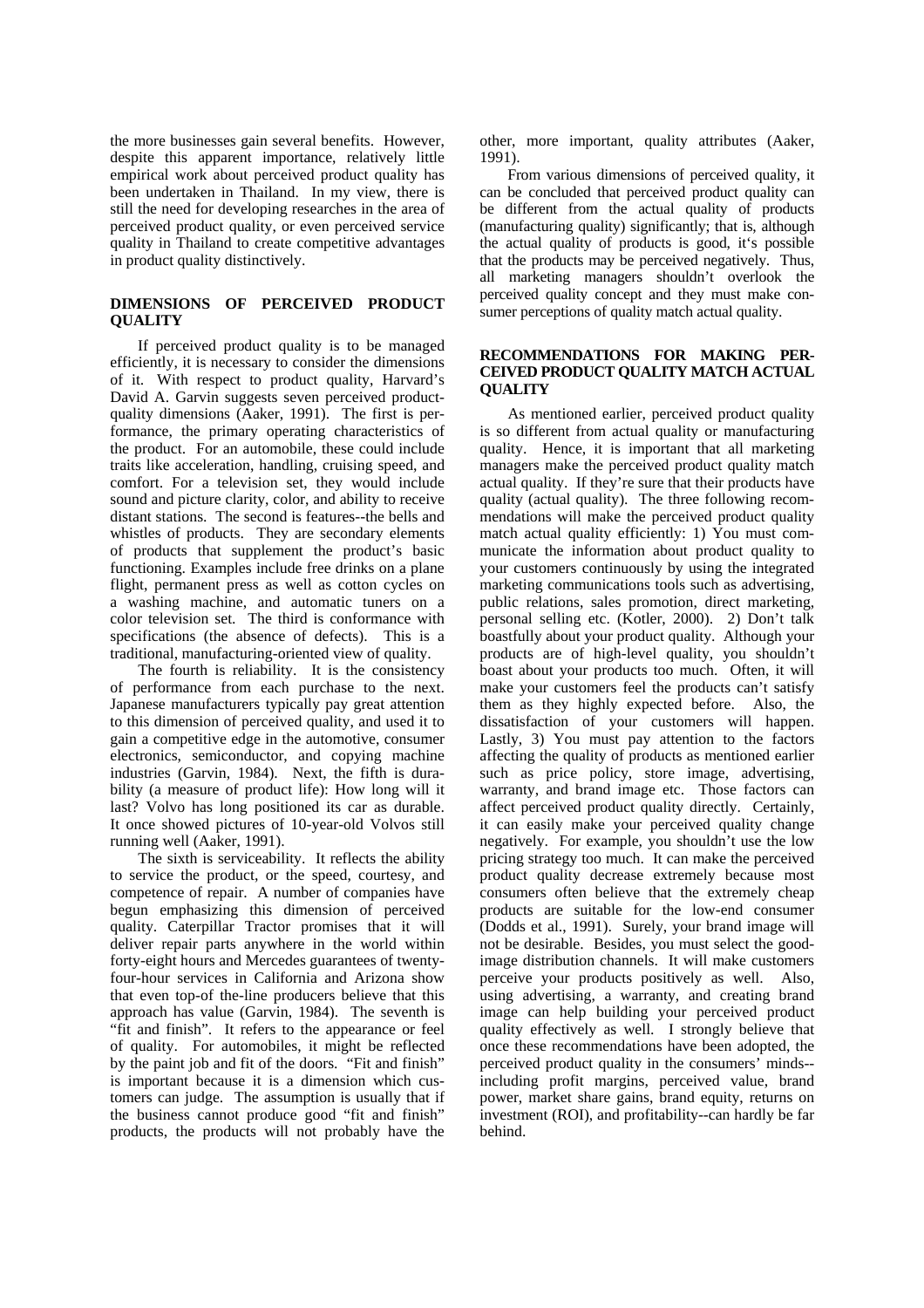#### **CONCLUSION**

The concept of perceived product quality is regarded as an significantly important construct for all marketing managers. It is becoming a strategic tool to make a difference from competitors. The perceived product quality is defined as the consumer's perception of the overall components of a product- both tangible and intangible characteristics. It may also include performance, features, reliability, conformance, durability, serviceability, and aesthetics etc. Above all, it's not actual quality of products. It has a powerful effect on profit margins, brand power and market share, brand equity, perceived value, Returns on Investment (ROI) and profitability. The factors affecting perceived product quality are both intrinsic cues and extrinsic cues. The intrinsic cue concerns physical characteristics of the product itself, such as size, color, flavor, or aroma. The extrinsic cues are external to the product itself, such as price, brand image, manufacturer's image, retail store image, or even the country of origin. The perceived product quality has various dimensions such as performance, features, conformance, reliability, durability, serviceability, and "fit and finish". Consequently, All marketing managers shouldn't overlook the perceived quality concept and they must make consumer perceptions of quality match actual quality. The three following recommendations will be helpful for them. That is: (1) To communicate the quality information continuously (2) Don't talk boastfully about your products quality (3) To be aware of factors affecting quality of products and use them efficiently. Lastly, I hope that this article will be very helpful for any person in the business or marketing field, especially all marketing managers or marketing communications managers to match the product quality perceived in the consumer's minds efficiently. Likewise, I strongly expect that this article will make academics and marketing practitioners in Thailand turn to give attention to study this concept more increasingly. The empirical research in this area in Thailand is still needed.

## **REFERENCES**

- Aaker, D. A. (1991). **Managing brand equity: Capitalizing on the value of a brand name**. New York: Free Press.
- Aaker, D. A. , & Jacobson, R. (1994). The financial information content of perceived quality. **Journal of Marketing Research***, 31*(2), pp. 191-201.
- Aaker, D. A., & Joachimsthaler, E. (2000). **Brand leadership.** New York: The Free Press.
- Bhuian, S. N. (1997). Marketing cues and perceived quality: Perceptions of Saudi consumers toward products of the U.S., Japan, Germany, Italy, U.K., and France. **Journal of Quality Management***, 2*(2), pp. 217-235.
- Buzzell, R. D., & Gale, B. T. (1987). **The PIMS principles**. New York: The Free Press.
- Chaudhuri, A. (2002). How brand reputation affects the advertising brand equity link? **Journal of Advertising Research,** *42*(3), pp. 33-43.
- Dodds, W. B., Monroe, K. B., & Grewal, D. (1991). Effects of price, brand, & store information on buyers product evaluations. **Journal of Marketing Research,** *28*(3), pp. 307-319.
- Forker, L. B. (1991). Quality: American, Japanese, and Soviet perspectives. **Academy of Management Executive***, 5*(4), pp. 63-74.
- Garvin, D. A. (1984). What does "product quality" really mean? **Sloan Management Review***, 26*(1), pp. 25- 43.
- Jacobson, R., & Aaker, D. A. (1987). The strategic role of product quality. **Journal of Marketing***, 51*(4), pp. 31-44.
- Kotler, P. (2000). **Marketing management** (10th ed.). Upper Saddle River, NJ: Prentice-Hall.
- Lin, C. H., & Kao, D. T. (2004). The impacts of country-of-origin on brand equity. **Journal of American Academy of Business***, 5*(1), pp. 37- 40.
- Marconi, J. (1996). **Image marketing: Using public perceptions to attain business objectives.** Lincolnwood, IL: NTC Business Books.
- Schiffman, L. G., & Kanuk, L. L. (2000). **Consumer behavior** (7th ed.). Upper Saddle River, NJ: Prentice-Hall.
- Stobart, P. (1994). **Brand power.** London: MacMillan.
- Teas, R. K., & Agarwal, S. (2000). The effects of extrinsic product cues on consumers' perceptions of quality, sacrifice, and value. **Journal of the Academy of Marketing Science,** *28*(2), pp. 279- 29
- Thakor, M. V., & Katsanis, L. P. (1997). A model of brand and country effects on quality dimensions: issues and implications. **Journal of International Consumer Marketing,** *9*(3), pp. 79- 99.
- Woodside, A. G., & Taylor, J. L. (1978). Consumer purchase intentions and perceptions of product quality and national advertising. **Journal of Advertising***, 7*(1), pp. 48-51.
- Zeithaml, V. A. (1988). Consumer perceptions of price, quality, and value: a means-end model and synthesis of evidence. **Journal of Marketing,** *52*(July), pp. 2-22.